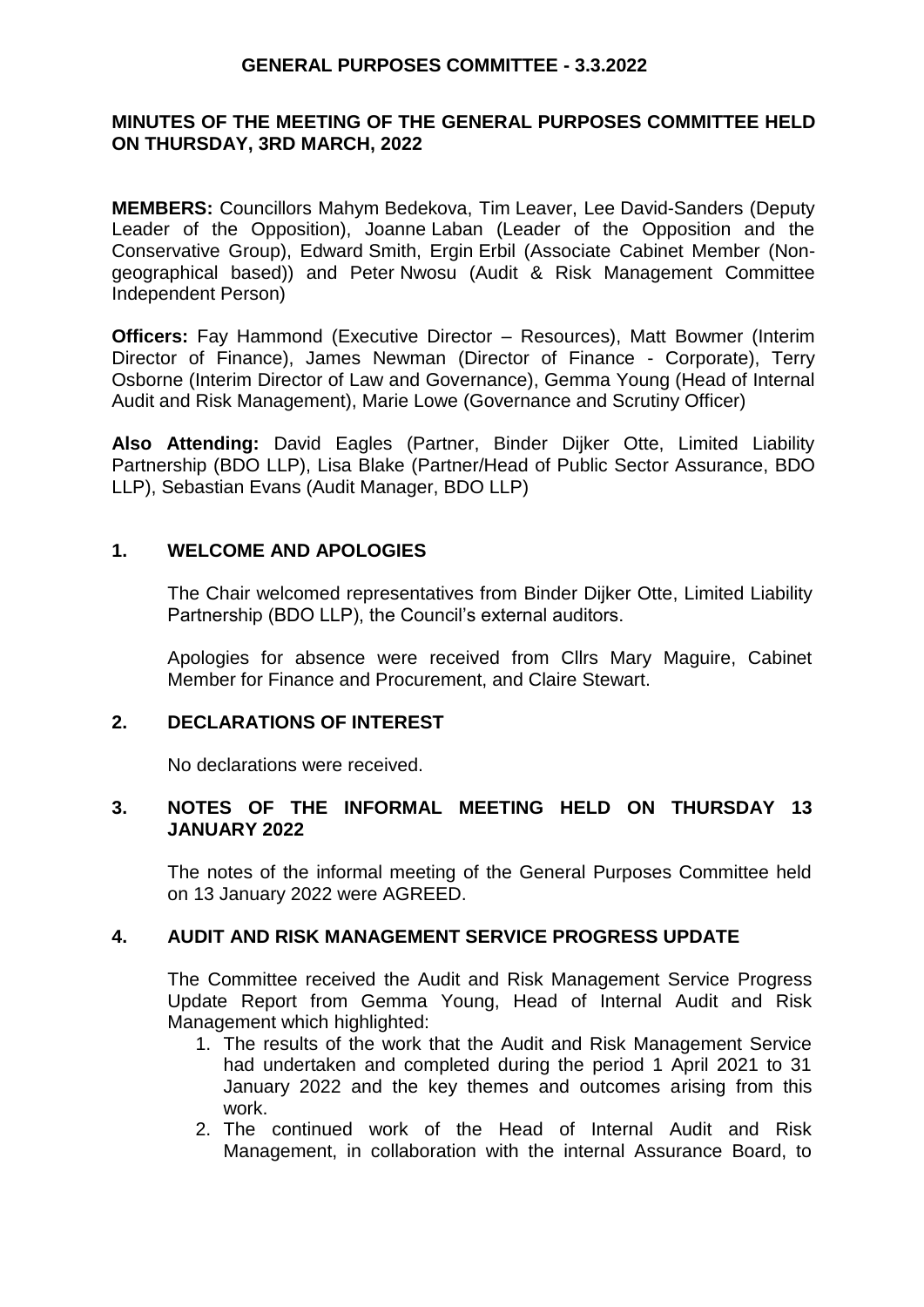target limited audit resources at the highest priority Corporate and Schools' services.

Members raised the following concerns:

- 1. How long had the Council been given to improve with regards to the Department for Work and Pensions (DWP) Memorandum of Understanding (MoU) which was listed as a critical risk?
- 2. What where the legal implications to the Council and how this would affect vulnerable people?
- 3. Facilities Management of Youth Centres Corporate Landlord Responsibilities had the Service Level Agreement (SLA) been completed at the end of February 2022?

Officers provided the following responses:

- 1. The Council had until the end of March 2022 and a report would be presented to the Assurance Board. Because access to DWP/Her Majesty's Revenue and Customs (HMRC) data had been granted without the conditions outlined in the MoU having been met the Council faced the risk of DWP revoking access to the DWP/HMRC data. If the DWP was to revoke access to the data, significant operational delays or the inability to deliver vital services to residents, particularly vulnerable residents, could result.
- 2. Annual General Data Protection Regulation (GDPR) training had not been completed by all staff with access to the DWP/HMRC data, a mandatory Council requirement.
- 3. The SLA had not been agreed by the end of February 2022. The Executive Director Place was pressing for the action to be implemented.

Officers undertook to provide an all-Member update on current status on the DWP Memorandum of Understanding; the completion of the mandatory GDPR training; and Contract Management of Meridian Water; Facilities Management of Youth Centres - Corporate Landlord Responsibilities - the SLA between Housing and Property by email.

## AGREED

1. That the work completed by the Audit and Risk Management Service during the period 1 April 2021 to 31 January 2022 and the key themes and outcomes arising from this work and feedback received from the Committee on the contents of this report be noted.

(Action: Head of Internal Audit and Risk Management)

## **5. 2022/23 INTERNAL AUDIT CHARTER AND DRAFT 2022/23 INTERNAL AUDIT PLAN**

The Committee received a report from Gemma Young, Head of Internal Audit and Risk Management which requested the General Purposes Committee to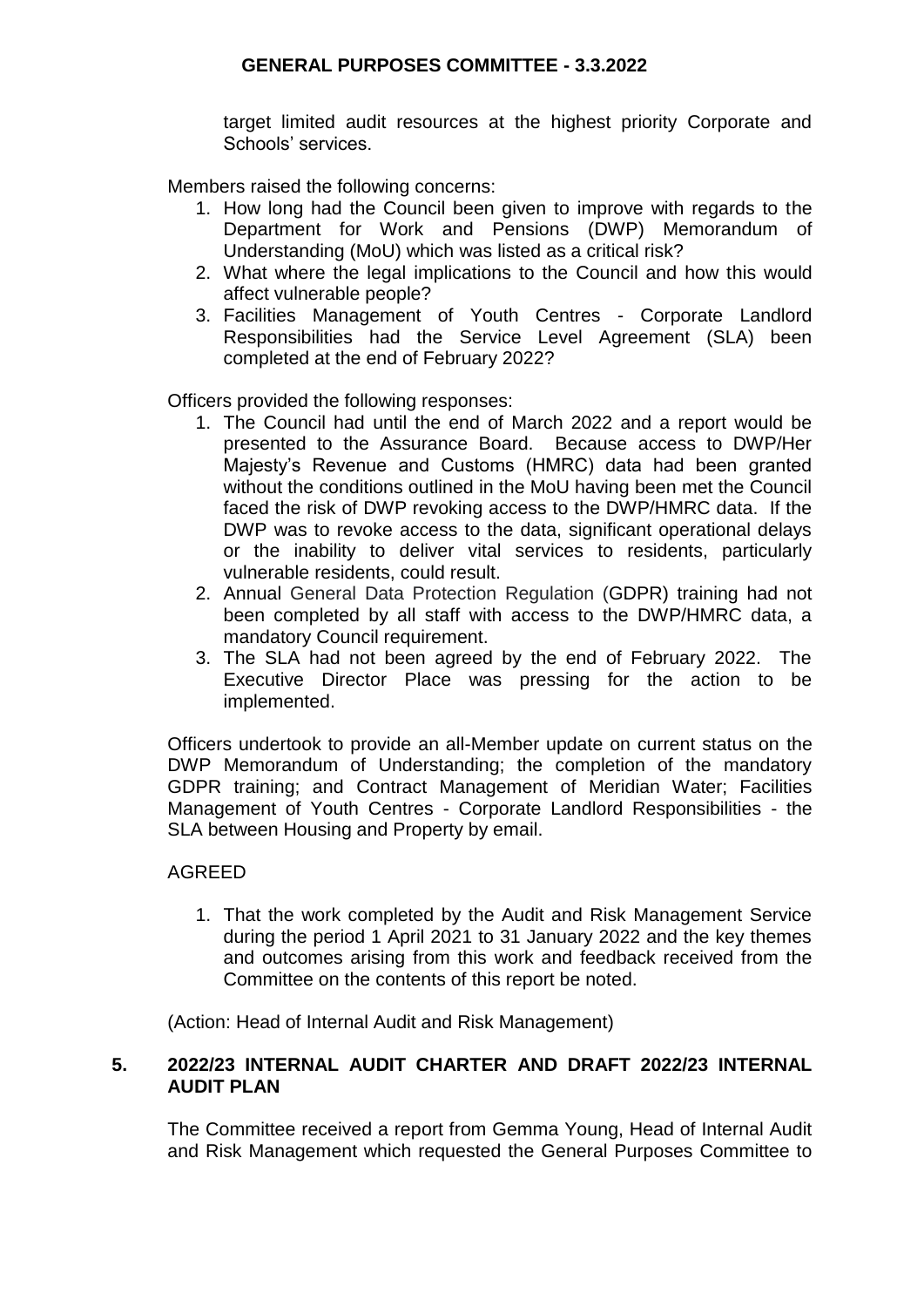review, provide comment on, and approve the 2022/23 Internal Audit Charter and separate draft 2022/23 Internal Audit Plan.

## NOTED

- 1. The annual Internal Audit Plan had to be presented to the General Purposes Committee for review and approval.
- 2. The Independent Person commented that he welcomed the Value Chain Analysis and asked how Officers determined the timing in relation to priorities and in view of the reduced audit for 2022/23, were additional audits not needed or was there a lack of resources? How did Officers decide on what was needed?
- 3. Officers reported a small budget cut and noted that all teams and services were facing challenging budgetary conditions. Audits are selected on a risk-basis, in addition, priority is given to audits which had been deferred from previous years. If there were insufficient resources available, then the audit would be moved to the next year and would be given priority one in the next audit year. Members were assured that generally all audits were completed and only for exceptional reasons were audits not carried out. The Head of Internal Audit and Risk Management is responsible for identifying the audits which were to be carried out and when.

# AGREED

1. The Review of the 2022/23 Internal Audit Charter and the draft 2022/23 Internal Audit Plan and associated documents be approved and feedback on the contents be noted.

# **6. CORPORATE RISK REGISTER UPDATE**

The Committee received a report from Gemma Young, Head of Internal Audit and Risk Management, which set out the latest Corporate Risk Register (CRR).

The Committee asked the following questions/comments:

Q: How did the Council mitigate against risk in view of the current global events and cyber security?

A: Officers advised that Digital Services kept global events under constant review. There was formal discussion with the Senior Management Teams, Corporate Risk Group and Executive Management Team to manage the possible impact of any identified risks and to take any necessary action.

Q: In relation to CR14 – Staffing, Members would welcome the opportunity to learn from staff leavers the reason for leaving and asked for the inclusion of this question when revisiting the Staff Pulse Survey.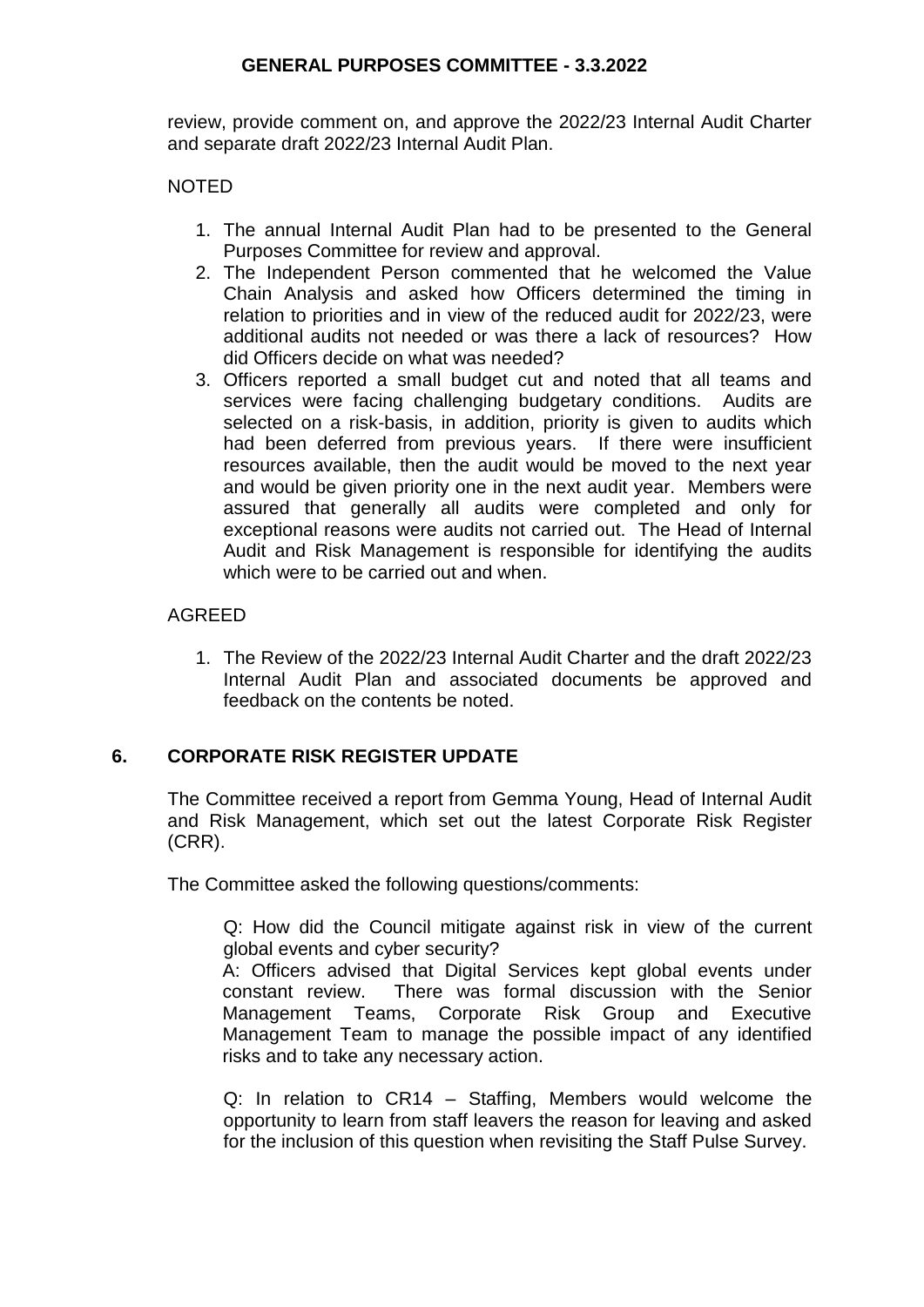A: Why the Major Regeneration Scheme Audit had been moved down and how did this impact on the work.

A: Aware of the risk to the treasury an independent review had provided assurance that the reasons were compliant and appropriate capitalisation and the risks to the Council was understood. The Council had had its own independent checks carried out. This had been added as a risk rating.

A: Minimum Revenue Provision (MRP) was the minimum amount which a Council must charge to its revenue budget each year, to set aside a provision for repaying external borrowing (loans).

Q: Referring to C12 Supply Chain and Contract Management - Meridian Water - Supply Chain Risks, Lisa Blake, BDO LLP, commented that the audit plan did reflect the level of risk.

A: The Head of Internal Audit and Risk Management undertook to share the document with Lisa Blake of BDO LLP.

# AGREED

1. That the Corporate Risk Register presented at Appendix A of the Officer's report be noted.

(Action: Head of Internal Audit and Risk Management)

## **7. 2022/23 RISK MANAGEMENT STRATEGY AND RISK OPERATING PLAN**

Report of Gemma Young, Head of Internal Audit and Risk Management presented the revised Risk Management Strategy and 2022/23 Risk Operating Plan.

## NOTED

- 1. Following previous comments from Members of the Committee, Officers proposed that Risk Management Strategy be reported to the Committee on a three-yearly basis.
- 2. Members, following further discussion, were of the view that the Committee receive confirmation annually that there were no changes to the Risk Management Strategy and that any changes be reported otherwise were to be legislative or statutory changes.

## AGREED

1. The Risk Management Strategy and operating plan is reviewed by the General Purposes Committee every three years or if there were any major changes made. The Committee is to receive annual confirmation that no such changes had been made, in the years when the Strategy is not brought in full.

# **8. COUNTER FRAUD STRATEGY AND 2022/23 OPERATING PLAN**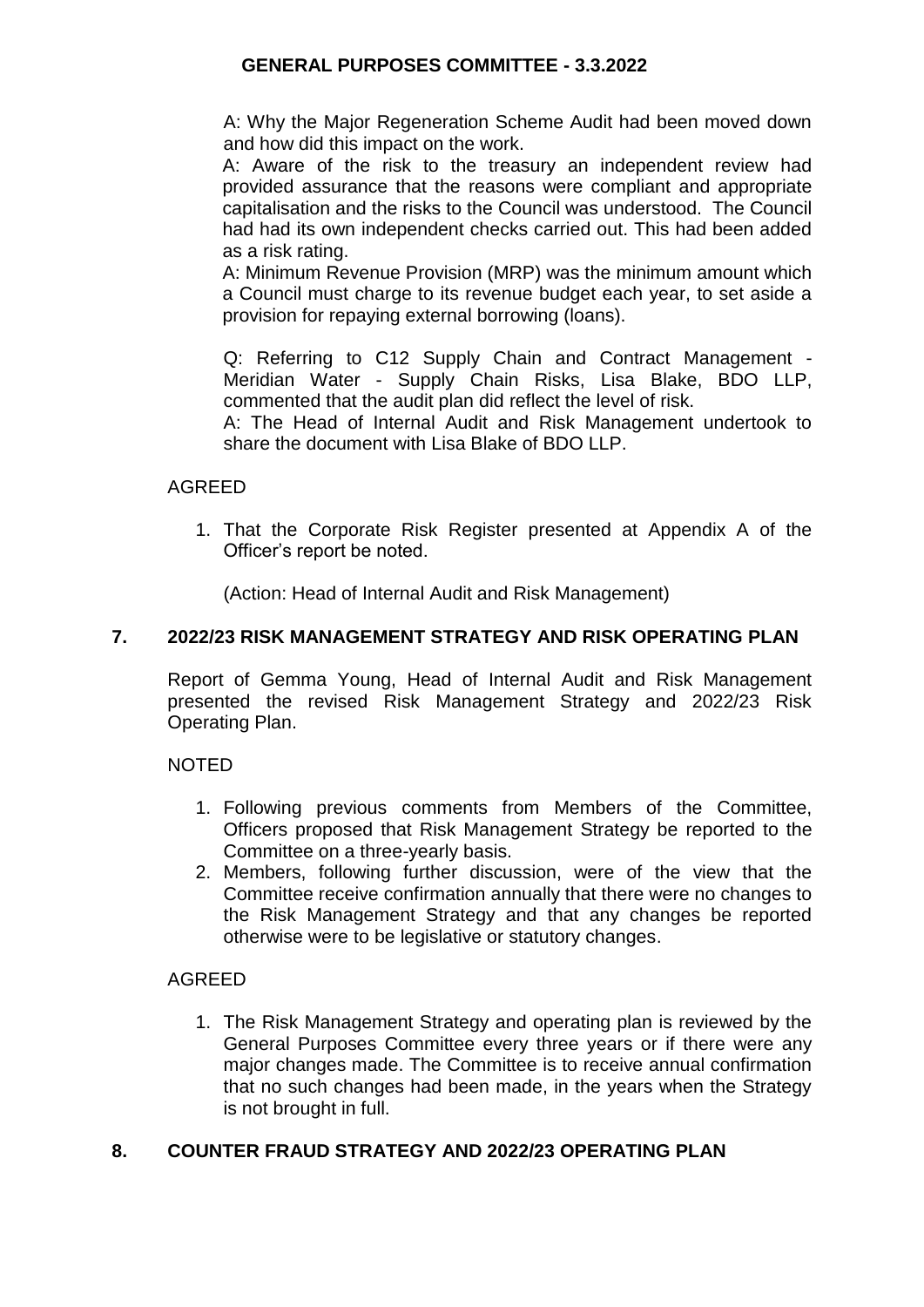The report of Gemma Young, Head of Internal Audit and Risk Management presented a Counter Fraud Strategy at Appendix A of the Officer's report and included the Council's Counter Fraud, Bribery and Corruption Policy Statement the Counter Fraud 2022/23 Operating Plan.

#### NOTED

As in previous years, the Committee would request the Chief Executive and the Leader of the Council to sign the Council's Counter Fraud, Bribery and Corruption Policy Statement to confirm the Council's zero tolerance stance against fraud, bribery, and corruption. The document would be publicised on the Council's webpages and via other media.

#### AGREED

- 1. That the Counter Fraud Strategy and associated Operating Plan be endorsed that feedback from the Committee be noted;
- 2. That the Counter Fraud Strategy will receive a major review every three years, at which time it will be brought to the Committee for approval; and
- 3. That the Counter Fraud Strategy, together with the Counter Fraud Operating Plan, will be approved by the Executive Management Team annually; and the Committee receive annual confirmation that no changes had been made in the years when the Strategy is not brought in full.

#### **9. AUDIT PLAN 2020/21 ACCOUNTS**

The Committee received the Audit Planning Reports for the Council and the London Borough of Enfield Pension Fund. The documents summarised the planned audit strategy for the year ended 31 March 2021.

#### NOTED

- 1. David Eagles, Partner, BDO LLP, the Council's External Auditor, provided a detailed update to Members on the 2019/20 audit which was nearing completion. The internal review had yet to be concluded before being referred for external review, which was expected to be 21 March 2022 or by 28 March 2022 at the latest.
- 2. David Eagles explained the reasons why the Council's audited accounts had not been signed-off. The main being reason was that a national issue had been identified which affected all Local Authorities in England. This related to infrastructure and private equity assets, which may not be appropriately valued as the valuations may not be based on observable market data. This was considered to be a significant risk as there could have been a material overstatement of the value of the Council's assets and it involved a higher degree of estimation uncertainty. The effect would be to devalue the assets.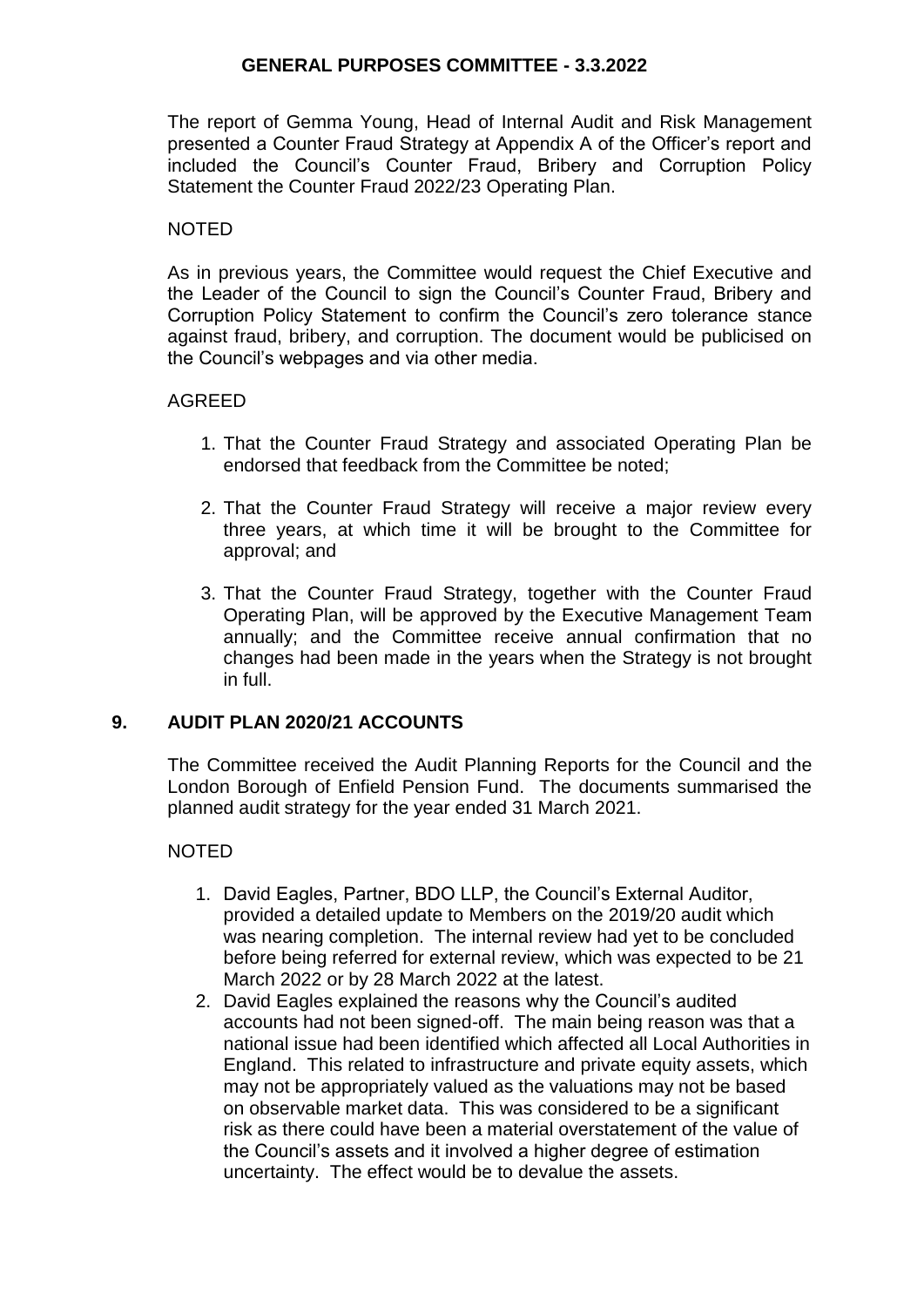- 3. David Eagles gave the reasons why the changes had occurred at this time and that it had been raised at a national level with the National Audit Office. A paper had been considered at the Local Government Technical Network meeting held on 24 February 2022 at which the Chartered Institute of Public Finance and Accountancy (CIPFA) body had attended. However, more work was required as it would be necessary to change the account code to comply with legislation. All opinions on the 2019/20 accounts were on hold until this issue had been resolved. The next meeting was scheduled to take place on 10 March 2022, when it was hoped that this could be concluded.
- 4. In response to questions from Members, David Eagle reported that for 2018/19 between five to ten percent of Councils had not had their accounts signed-off and for 2019/20 it was fifty to sixty percent. This was not in step with best practice. BDO had consistently applied the current codes and was equitable.
- 5. All other matters would be in a position to be signed-off by the end of March 2022, but it was unlikely that the value of assets issue would have been resolved by then. It was anticipated that all would have been subject to the Engagement Quality Control Reviews by early April this year.
- 6. Lisa Blake, Partner, BDO LLP explained that some of the interim work had commenced on the audit of the 2021/22 accounts although there would be an impact due to the unresolved issue of 2019/20. This was because of the absence of the quality checks and the opening balances. There were limited options however and work was being progressed where possible.
- 7. David Eagles, in response to questions from Members, confirmed that the Pension Fund could not be signed-off at this stage.
- 8. The Executive Director Resources Department, Fay Hammond, reported that by 30 November 2021 45% of Local Authorities had had their audited accounts signed off for 2020/19 and 40% for 2020/21. The Executive Director explained that it was critical that the issue of the valuation of the infrastructure had been resolved. There were no other quality checks outstanding and the Council was not aware of any issues arising from the quality reviews. Mr Eagles had dealt with them. If the infrastructure issue had not been raised the accounts would have been signed off subject to the quality reviews.
- 9. Members expressed the view that, if necessary, a special meeting of the Committee be held once the 2019/20 audit was available to be signed off.
- 10.Sebastian Evans, Audit Manager, BDO LLP presented the report to the Pension Fund Committee on the Borough's Pension Fund.

# AGREED

The Audit Plan Main Accounts 2020/21 and Audit Plan Pension Fund Accounts 2020/21 be noted.

## **10. GENERAL PURPOSES COMMITTEE WORK PROGRAMME 2021/22**